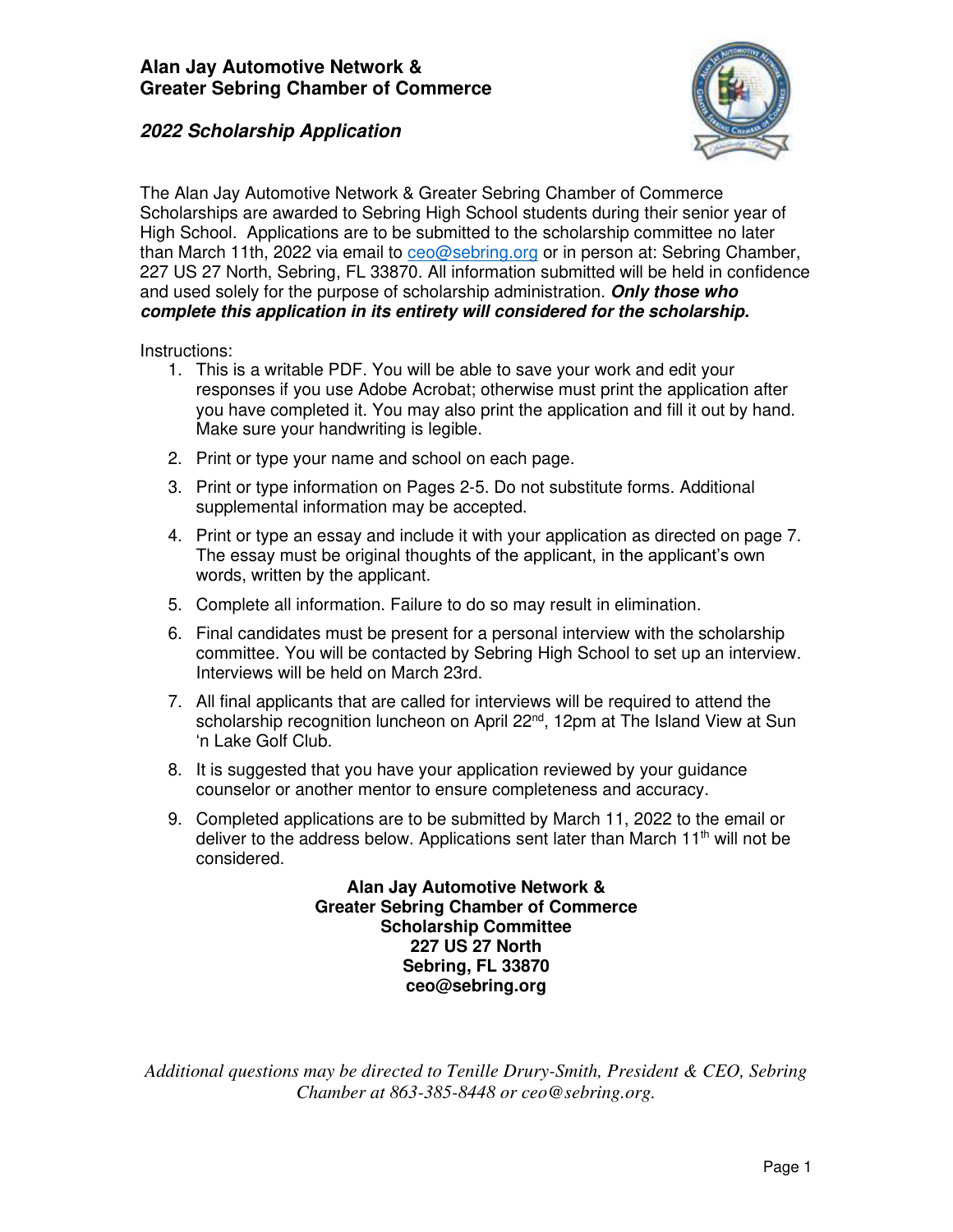

| Name: |  |  |  |  |  |  |  |
|-------|--|--|--|--|--|--|--|
|       |  |  |  |  |  |  |  |

| School: |  |  |  |  |  |
|---------|--|--|--|--|--|
|         |  |  |  |  |  |

#### **PERSONAL DATA**

| Full Name                | Date         |             |             |
|--------------------------|--------------|-------------|-------------|
| Address<br><b>Street</b> |              |             |             |
| City                     | <b>State</b> |             | <b>ZIP</b>  |
| Telephone #              |              | $\Box$ Cell | $\Box$ Home |
| E-mail address           |              |             |             |

Present School & Grade Level

Colleges or Technical Schools being considered (please include information on three different schools you are considering):

| College | Tuition               | Room &<br>Board | Reason you are interested in attending this<br>school |
|---------|-----------------------|-----------------|-------------------------------------------------------|
|         | \$                    | \$              |                                                       |
|         | $\boldsymbol{\theta}$ | \$              |                                                       |
|         | \$                    | \$              |                                                       |

\_\_\_\_\_\_\_\_\_\_\_\_\_\_\_\_\_\_\_\_\_\_\_\_\_\_\_\_\_\_\_\_\_\_\_\_\_\_\_\_\_\_\_\_\_\_\_\_\_\_\_\_\_\_\_\_\_\_\_\_\_\_\_\_\_\_\_\_\_\_  $\mathcal{L}_\text{max}$ \_\_\_\_\_\_\_\_\_\_\_\_\_\_\_\_\_\_\_\_\_\_\_\_\_\_\_\_\_\_\_\_\_\_\_\_\_\_\_\_\_\_\_\_\_\_\_\_\_\_\_\_\_\_\_\_\_\_\_\_\_\_\_\_\_\_\_\_\_\_ \_\_\_\_\_\_\_\_\_\_\_\_\_\_\_\_\_\_\_\_\_\_\_\_\_\_\_\_\_\_\_\_\_\_\_\_\_\_\_\_\_\_\_\_\_\_\_\_\_\_\_\_\_\_\_\_\_\_\_\_\_\_\_\_\_\_\_\_\_\_ \_\_\_\_\_\_\_\_\_\_\_\_\_\_\_\_\_\_\_\_\_\_\_\_\_\_\_\_\_\_\_\_\_\_\_\_\_\_\_\_\_\_\_\_\_\_\_\_\_\_\_\_\_\_\_\_\_\_\_\_\_\_\_\_\_\_\_\_\_\_

\_\_\_\_\_\_\_\_\_\_\_\_\_\_\_\_\_\_\_\_\_\_\_\_\_\_\_\_\_\_\_\_\_\_\_\_\_\_\_\_\_\_\_\_\_\_\_\_\_\_\_\_\_\_\_\_\_\_\_\_\_\_\_\_\_\_\_\_\_\_ \_\_\_\_\_\_\_\_\_\_\_\_\_\_\_\_\_\_\_\_\_\_\_\_\_\_\_\_\_\_\_\_\_\_\_\_\_\_\_\_\_\_\_\_\_\_\_\_\_\_\_\_\_\_\_\_\_\_\_\_\_\_\_\_\_\_\_\_\_\_ \_\_\_\_\_\_\_\_\_\_\_\_\_\_\_\_\_\_\_\_\_\_\_\_\_\_\_\_\_\_\_\_\_\_\_\_\_\_\_\_\_\_\_\_\_\_\_\_\_\_\_\_\_\_\_\_\_\_\_\_\_\_\_\_\_\_\_\_\_\_

\_\_\_\_\_\_\_\_\_\_\_\_\_\_\_\_\_\_\_\_\_\_\_\_\_\_\_\_\_\_\_\_\_\_\_\_\_\_\_\_\_\_\_\_\_\_\_\_\_\_\_\_\_\_\_\_\_\_\_\_\_\_\_\_\_\_\_\_\_\_

Which school is your first choice?

Why?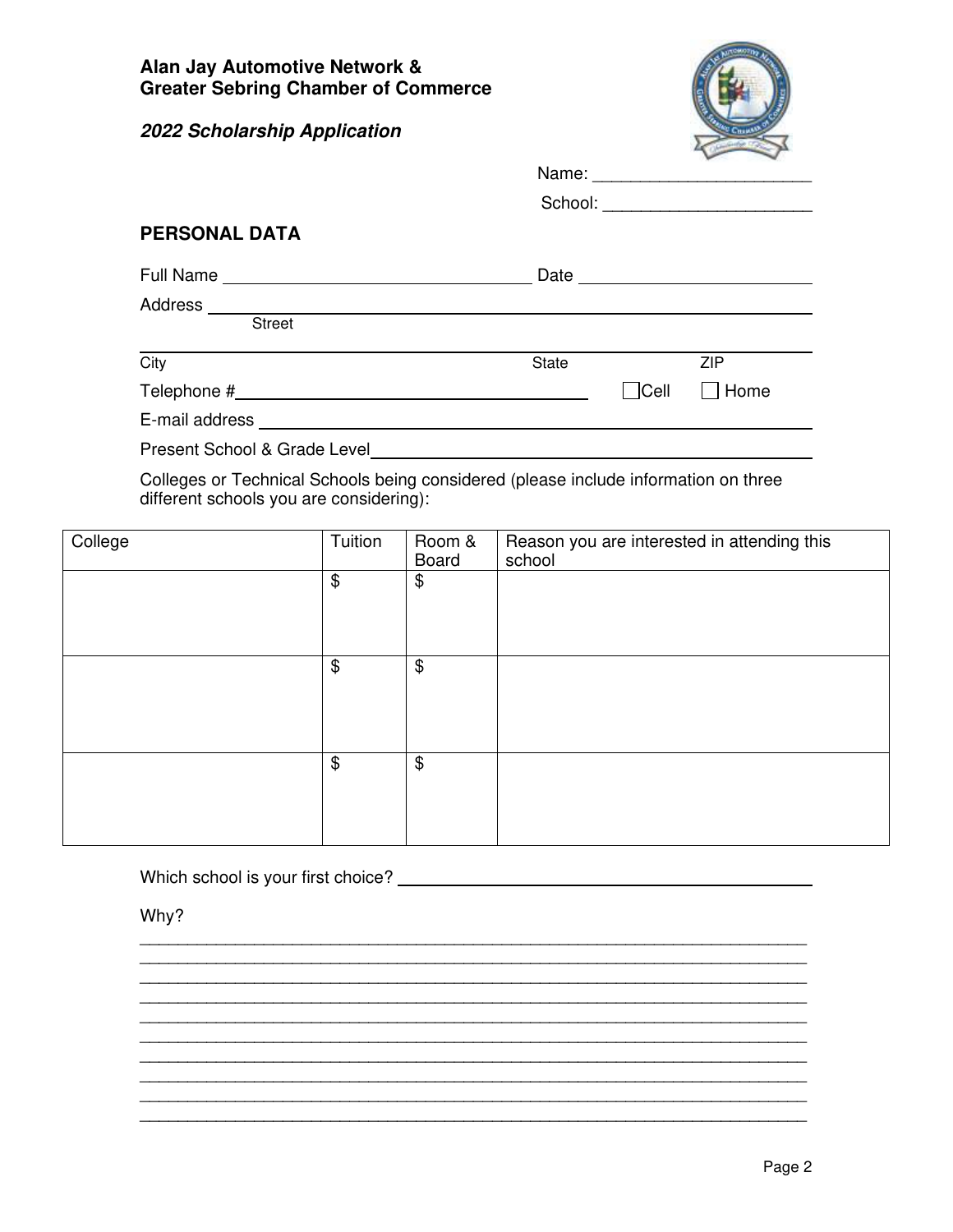

Name: \_\_\_\_\_\_\_\_\_\_\_\_\_\_\_\_\_\_\_\_\_\_\_

| <b>SCHOLASTIC INFORMATION</b>          |                                                  |                                                                                                                                                            |  |
|----------------------------------------|--------------------------------------------------|------------------------------------------------------------------------------------------------------------------------------------------------------------|--|
|                                        |                                                  |                                                                                                                                                            |  |
|                                        |                                                  | ACT Score ____________ SAT Score __________ National Honor Society □ Yes □ No                                                                              |  |
| Other scholastic recognition:          |                                                  |                                                                                                                                                            |  |
|                                        |                                                  |                                                                                                                                                            |  |
|                                        | Which subjects are you especially interested in? |                                                                                                                                                            |  |
|                                        |                                                  |                                                                                                                                                            |  |
|                                        |                                                  |                                                                                                                                                            |  |
| Extra-curricular activities at school: |                                                  |                                                                                                                                                            |  |
|                                        |                                                  |                                                                                                                                                            |  |
|                                        |                                                  |                                                                                                                                                            |  |
| Anticipated college major(s):          |                                                  |                                                                                                                                                            |  |
| Career goals:                          |                                                  |                                                                                                                                                            |  |
|                                        |                                                  |                                                                                                                                                            |  |
| Employment history:                    |                                                  |                                                                                                                                                            |  |
|                                        |                                                  |                                                                                                                                                            |  |
|                                        |                                                  |                                                                                                                                                            |  |
|                                        |                                                  | School-based community service involvement (List # required hours and # hours<br>completed, required or not. Include details about your major activities): |  |
|                                        |                                                  |                                                                                                                                                            |  |
|                                        |                                                  |                                                                                                                                                            |  |
|                                        |                                                  | Other volunteer community service involvement (List current # hours and activities):                                                                       |  |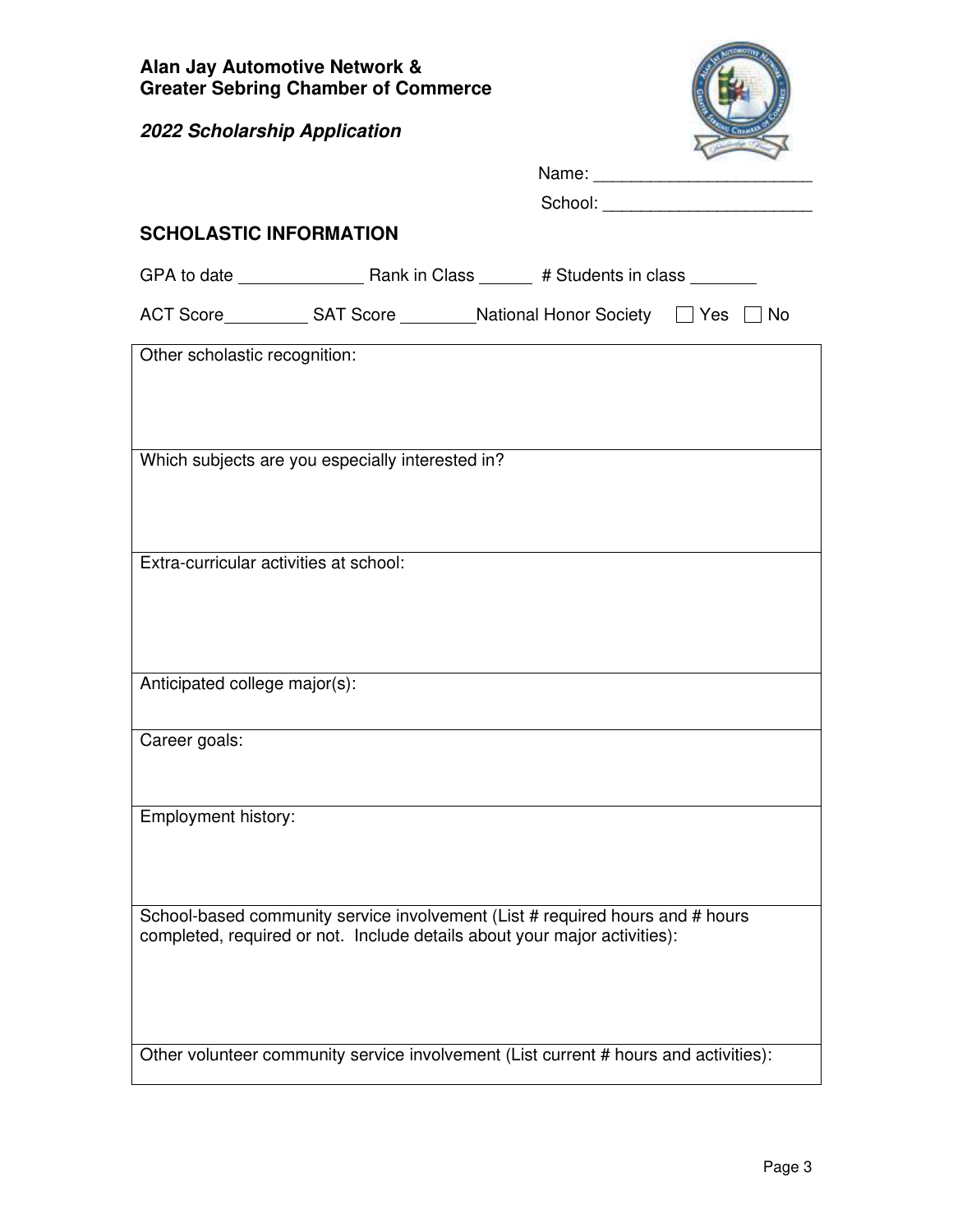

| Name: |  |  |  |  |  |  |  |  |  |  |  |  |
|-------|--|--|--|--|--|--|--|--|--|--|--|--|
|       |  |  |  |  |  |  |  |  |  |  |  |  |

School: \_\_\_\_\_\_\_\_\_\_\_\_\_\_\_\_\_\_\_\_\_\_\_\_

# **CONFIDENTIAL FINANCIAL DATA**

| University/College/ Technical College |  |
|---------------------------------------|--|
| you are planning to attend:           |  |
| Where will you live while attending   |  |
| school?                               |  |

| <b>Estimated Annual Costs for the</b><br><b>Academic Year (9 months)</b> | Tuition             |  |
|--------------------------------------------------------------------------|---------------------|--|
|                                                                          | Room/Board   \$     |  |
|                                                                          | Books $\frac{1}{3}$ |  |
|                                                                          | <b>TOTAL</b>        |  |

| <b>Anticipated Annual Financial</b><br><b>Support during College</b> | Expected family<br>contribution for the next<br>academic year                |  |
|----------------------------------------------------------------------|------------------------------------------------------------------------------|--|
|                                                                      | Expected student $\frac{1}{2}$<br>contribution for the next<br>academic year |  |

| <b>Annual Aid from College or</b><br><b>University</b><br>If you DO NOT know this information<br>before your interview with the<br>committee, please skip this section. | Loans                      |    |
|-------------------------------------------------------------------------------------------------------------------------------------------------------------------------|----------------------------|----|
|                                                                                                                                                                         | Scholarships $\frac{1}{3}$ |    |
|                                                                                                                                                                         | Grants                     | \$ |
|                                                                                                                                                                         | Work Study $\frac{1}{3}$   |    |
|                                                                                                                                                                         | TOTAL                      |    |

List the names and amounts of any outside scholarships:

| Place of employment (if currently employed): |  |
|----------------------------------------------|--|
| Position:                                    |  |
|                                              |  |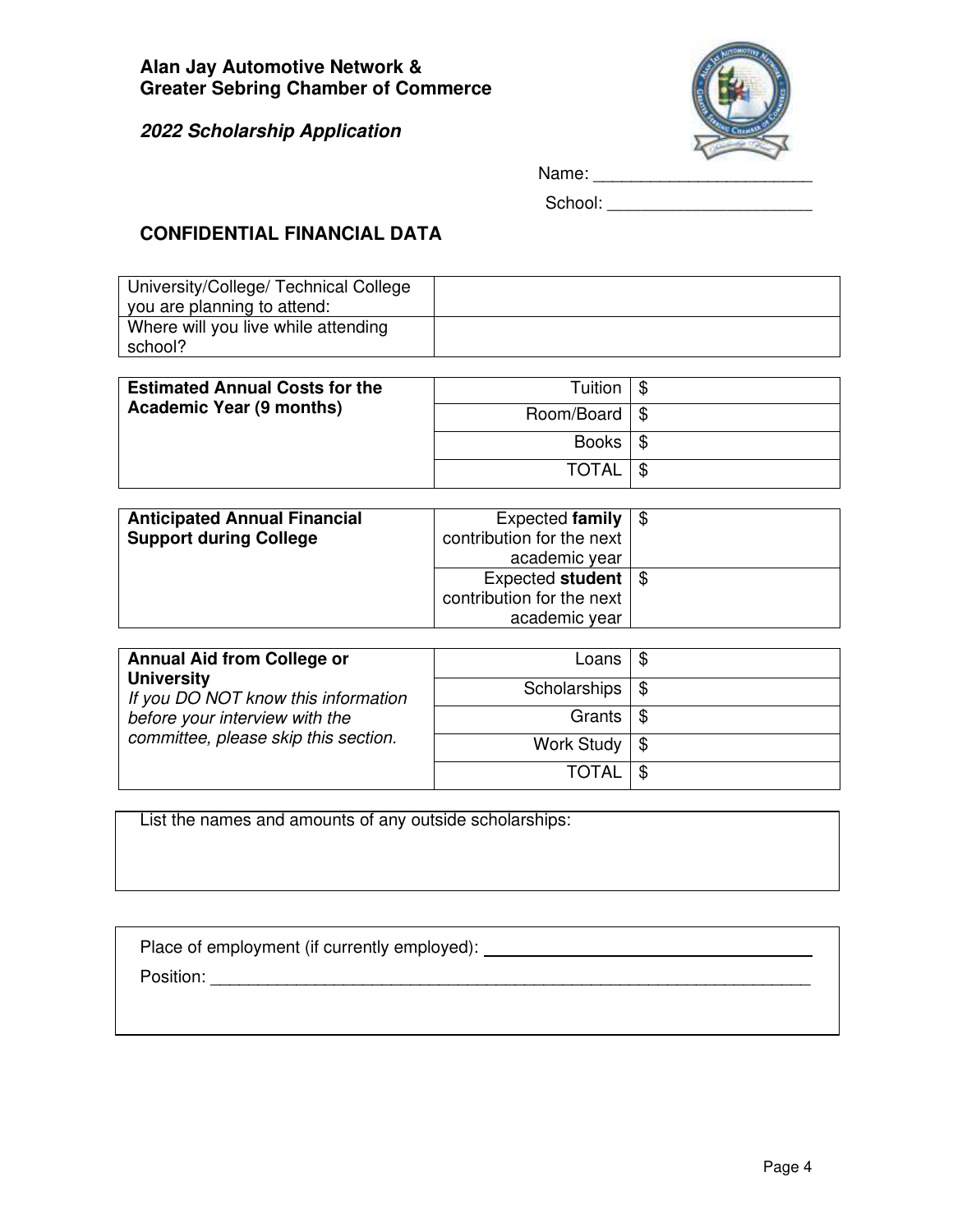

| Name: |  |  |  |
|-------|--|--|--|
|       |  |  |  |

School: \_\_\_\_\_\_\_\_\_\_\_\_\_\_\_\_\_\_\_\_\_\_\_\_

## **CONFIDENTIAL FINANCIAL DATA, CONT.**

Does any family member have an exceptional financial obligation? Explain:

| <b>FAFSA EFC (Expected Family Contribution):</b> |  |
|--------------------------------------------------|--|
| If known.                                        |  |

# **APPLICANT CERTIFICATION AND SIGNATURE**

**Lack of data may result in elimination from the scholarship consideration.** 

 **The information reported is true, correct and complete, to the best of my knowledge.** 

 **If selected for the Alan Jay Automotive Network & Greater Sebring Chamber of Commerce Scholarship, I will comply with program requirements.** 

| <b>Signature of Applicant:</b> | Date: |
|--------------------------------|-------|
|--------------------------------|-------|